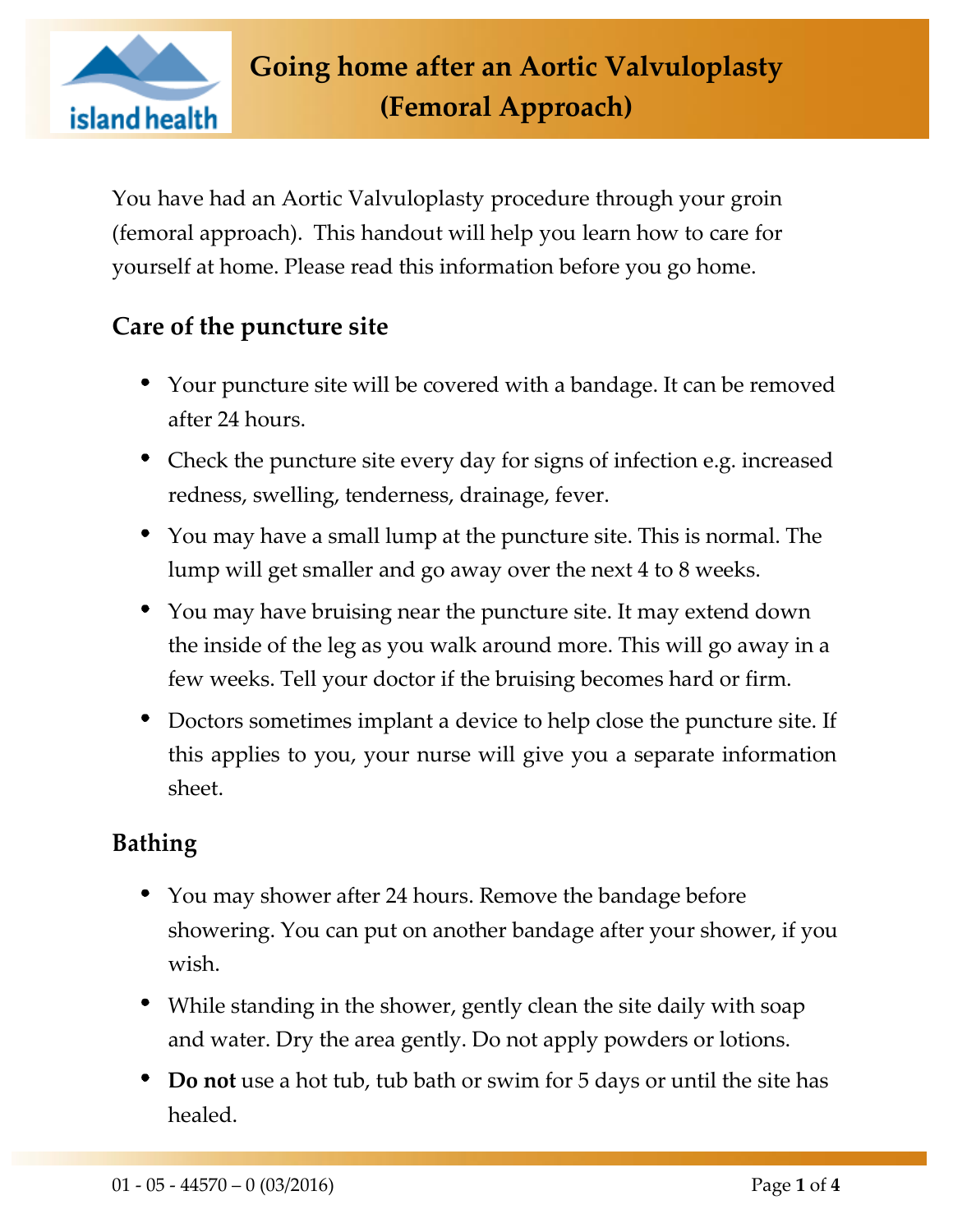## **Activity**

- It is common for the puncture site to be sore and tender for about 1 week. Tell your doctor if the pain gets worse.
- You can go for easy walks unless your doctor has told you not to.
- Avoid stair climbing for 24 hours. If you must climb stairs, climb them slowly.
- Avoid kneeling or crouching for 3 days.
- Resume sexual activity after 3 days.
- Avoid lifting anything over 10 pounds (4.5 kilograms) for 1 week or until the site heals.
- Avoid strenuous exercise, such as running, cycling or swimming, for 1 week.
- You may drive after 2 days unless your cardiologist states otherwise.
- Ask your doctor when you can go back to work. It will depend on many factors, including whether you have a physical job.

**If you had medication to calm you (sedation) during your procedure,** you may be considered impaired for up to 24 hours after. You **should not:**

- Make important decisions or sign documents
- Work with machinery or do business
- Travel alone by public transport e.g. bus, taxi
- Drink alcohol, take sleeping pills or anti-anxiety medication
- Be responsible for the care of another person e.g. baby, small child, person in poor health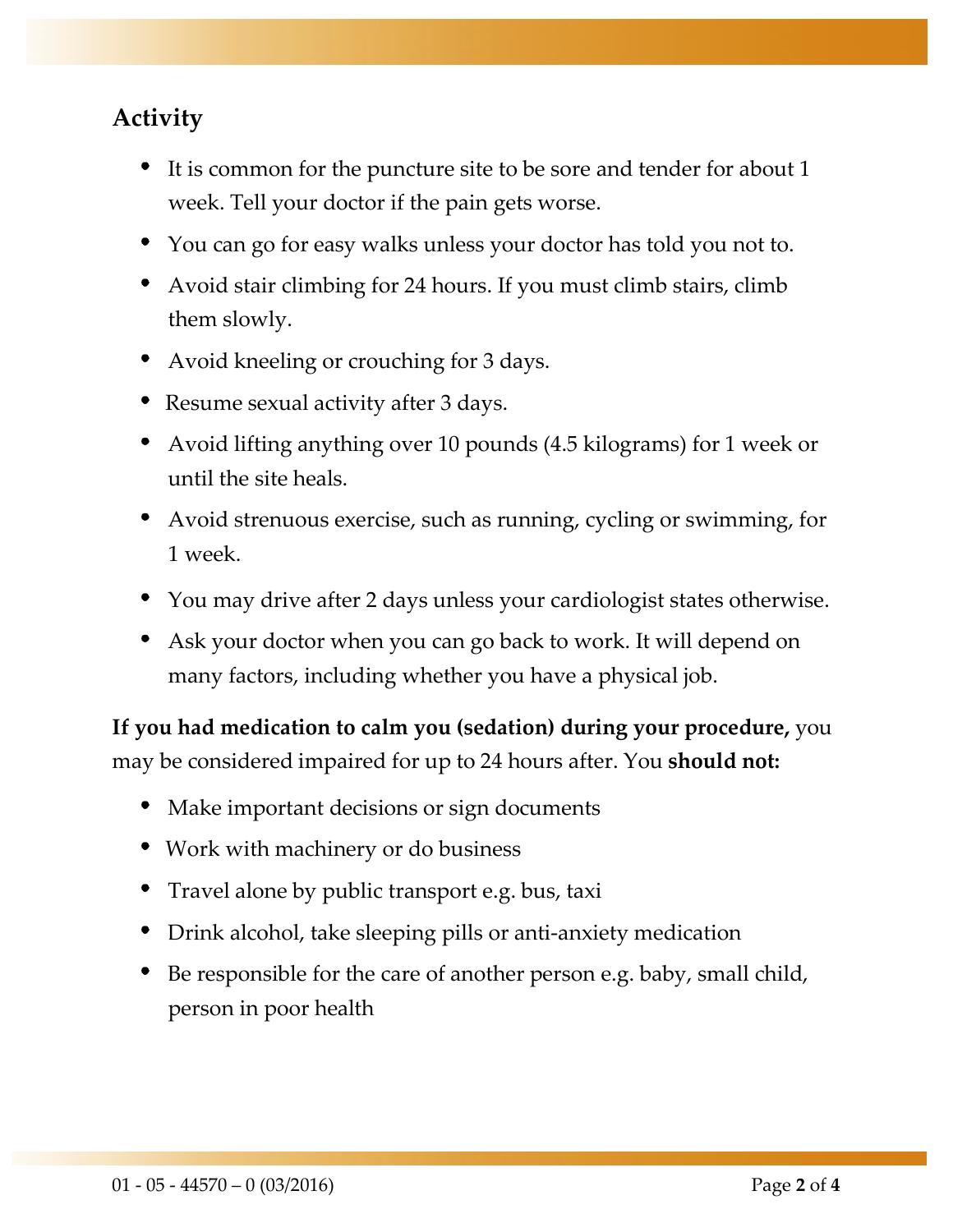#### **Your medications**

- If your groin aches, rest and take Acetaminophen (Tylenol® or Tylenol® products) as needed. Not to exceed the maximum recommended dosage.
- Restart all your usual medications unless your doctor tells you not to.
- Fill any new prescriptions and follow directions.

#### **Call 911 if you have:**

 Bleeding from the puncture site that you cannot stop by doing the following:

 Relax and lie down right away. Keep your leg flat and have someone apply firm pressure to the site using their fingers and a gauze pad. Keep the pressure on for 20 minutes. **If the bleeding stops** cover the site with a sterile bandage, continue to lay flat and keep your leg still for a few hours. **If the bleeding does not stop**, stay flat and continue to hold pressure. Have someone call 911 and tell the ambulance you have had a cardiac procedure.

#### **What to do about pain:**

- You may have some chest discomfort after your procedure. This is not uncommon and can be related to the procedure. It usually passes within 24 hours.
- Be sure to tell your cardiologist/specialist if you have frequent episodes of chest discomfort or shortness of breath that get better with nitroglycerine spray.